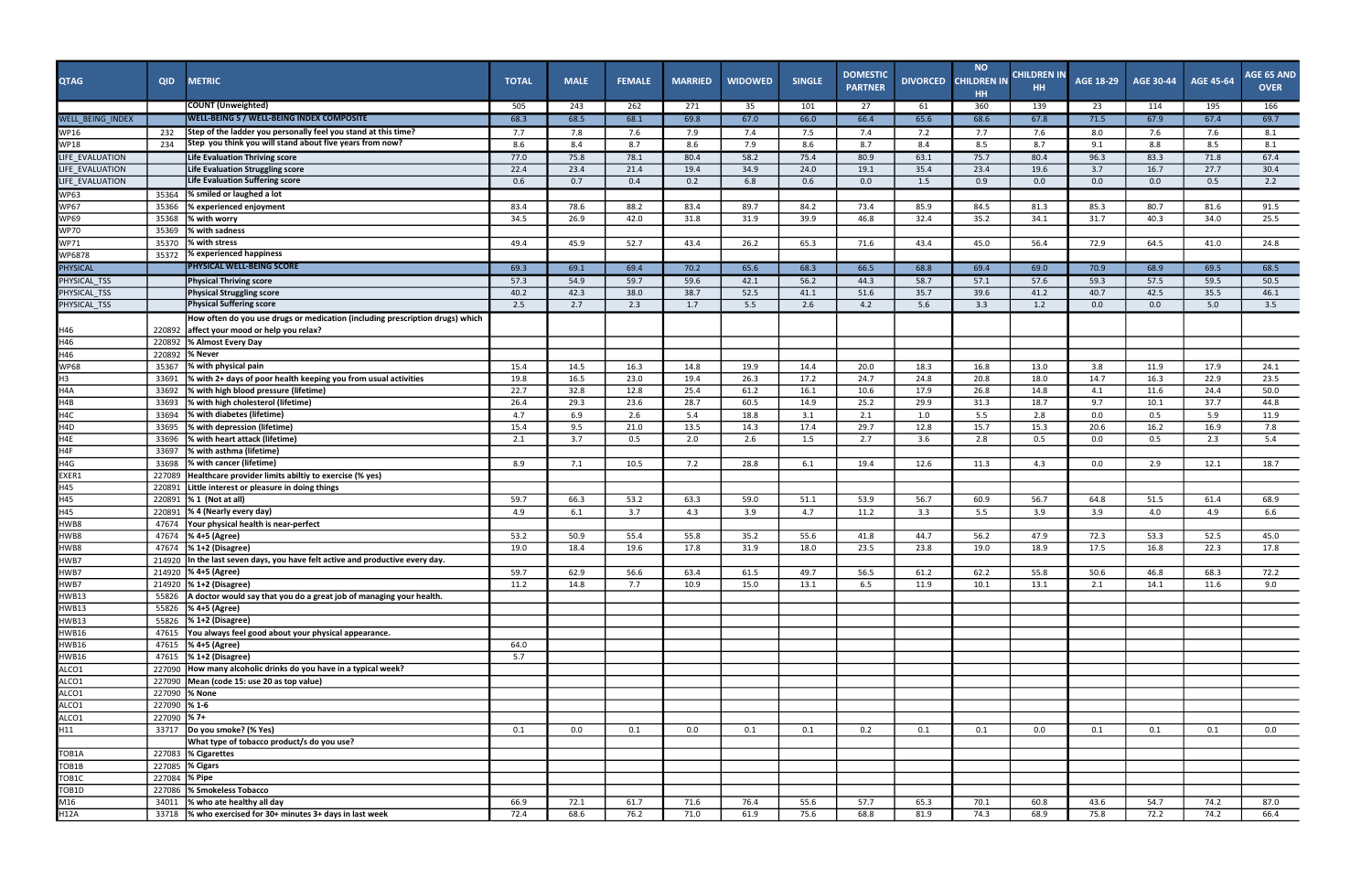| <b>QTAG</b>                           | <b>QID</b>     | <b>METRIC</b>                                                                                  | <b>TOTAL</b> | <b>MALE</b> | <b>FEMALE</b> | <b>MARRIED</b> | <b>WIDOWED</b> | <b>SINGLE</b> | <b>DOMESTIC</b><br><b>PARTNER</b> | <b>DIVORCED</b> | <b>NO</b><br><b>CHILDREN IN</b><br><b>HH</b> | CHILDREN IN<br><b>HH</b> | <b>AGE 18-29</b> | <b>AGE 30-44</b> | <b>AGE 45-64</b> | AGE 65 AND<br><b>OVER</b> |
|---------------------------------------|----------------|------------------------------------------------------------------------------------------------|--------------|-------------|---------------|----------------|----------------|---------------|-----------------------------------|-----------------|----------------------------------------------|--------------------------|------------------|------------------|------------------|---------------------------|
| H12B                                  | 33720          | % who had 5+ servings of fruits and vegetables 4+ days in last week                            | 60.8         | 52.0        | 69.6          | 62.4           | 58.8           | 50.3          | 64.2                              | 70.2            | 59.3                                         | 62.9                     | 50.7             | 57.6             | 63.6             | 64.5                      |
| <b>BMI</b>                            |                | % Obese                                                                                        | 11.2         | 12.5        | 9.9           | 10.6           | 4.7            | 9.8           | 13.5                              | 19.8            | 11.9                                         | 10.2                     | 6.2              | 9.8              | 11.5             | 15.7                      |
| <b>BMI</b>                            |                | % Overweight                                                                                   | 31.2         | 43.3        | 19.2          | 33.3           | 37.4           | 28.0          | 23.7                              | 29.1            | 31.8                                         | 30.3                     | 18.1             | 29.8             | 35.6             | 31.6                      |
| <b>BMI</b>                            |                | % Normal Weight                                                                                | 56.0         | 43.6        | 68.4          | 54.6           | 54.0           | 59.8          | 62.8                              | 50.3            | 54.1                                         | 59.0                     | 69.8             | 59.4             | 51.9             | 50.9                      |
| <b>COMMUNITY</b>                      |                | <b>COMMUNITY WELL-BEING SCORE</b>                                                              | 70.9         | 69.8        | 71.9          | 71.3           | 75.7           | 68.7          | 72.7                              | 70.4            | 72.0                                         | 69.2                     | 68.8             | 70.6             | 70.8             | 72.5                      |
| COMMUNITY_TSS                         |                | Community Thriving score                                                                       | 59.2         | 57.3        | 61.0          | 61.1           | 80.8           | 55.8          | 59.1                              | 44.7            | 63.2                                         | 53.2                     | 52.6             | 58.3             | 58.5             | 65.2                      |
| COMMUNITY_TSS                         |                | Community Struggling score                                                                     | 38.3         | 39.5        | 37.1          | 36.3           | 15.7           | 40.5          | 40.9                              | 53.3            | 33.7                                         | 45.2                     | 43.7             | 41.3             | 37.1             | 32.7                      |
| COMMUNITY_TSS                         |                | <b>Community Suffering score</b>                                                               | 2.5          | 3.2         | 1.9           | 2.5            | 3.5            | 3.7           | 0.0                               | 1.9             | 3.1                                          | 1.6                      | 3.8              | 0.5              | 4.4              | 2.1                       |
| <b>HWB21</b>                          | 55825          | You can't imagine living in a better community than the one you live in today.                 |              |             |               |                |                |               |                                   |                 |                                              |                          |                  |                  |                  |                           |
| HWB21                                 | 55825          | % 4+5 (Agree)                                                                                  |              |             |               |                |                |               |                                   |                 |                                              |                          |                  |                  |                  |                           |
| HWB21<br>HWB9                         | 55825          | % 1+2 (Disagree)<br>The city or area where you live is a perfect place for you.                |              |             |               |                |                |               |                                   |                 |                                              |                          |                  |                  |                  |                           |
| HWB9                                  | 49371<br>49371 | % 4+5 (Agree)                                                                                  | 84.0         | 81.6        | 86.3          | 84.4           | 87.4           | 84.3          | 85.1                              | 81.1            | 88.2                                         | 77.4                     | 89.7             | 83.6             | 83.2             | 85.2                      |
| HWB9                                  | 49371          | $\sqrt{\frac{1}{6}}$ 1+2 (Disagree)                                                            | 4.3          | 5.4         | 3.1           | 4.3            | 6.7            | 4.1           | 2.3                               | 3.2             | 3.7                                          | 5.1                      | 4.1              | 2.0              | 6.5              | 4.2                       |
| HWB22                                 | 227096         | You are proud of your community (or the area where you live).                                  |              |             |               |                |                |               |                                   |                 |                                              |                          |                  |                  |                  |                           |
| HWB22                                 | 227096         | % 4+5 (Agree)                                                                                  | 78.7         | 75.9        | 81.5          | 80.7           | 82.8           | 70.3          | 88.1                              | 80.4            | 81.9                                         | 74.5                     | 63.5             | 78.4             | 82.0             | 81.6                      |
| HWB22                                 |                | 227096  % 1+2 (Disagree)                                                                       | 4.5          | 5.0         | 4.0           | 5.4            | 0.0            | 3.3           | 2.3                               | 5.2             | 3.1                                          | 7.0                      | 3.8              | 3.5              | 6.6              | 2.5                       |
| HWB23                                 | 49354          | You always feel safe and secure.                                                               |              |             |               |                |                |               |                                   |                 |                                              |                          |                  |                  |                  |                           |
| HWB23                                 | 49354          | % 4+5 (Agree)                                                                                  | 86.7         | 87.3        | 86.1          | 89.4           | 87.7           | 81.6          | 87.7                              | 86.0            | 86.9                                         | 87.6                     | 92.1             | 88.7             | 83.2             | 90.8                      |
| HWB23                                 | 49354          | $\frac{1}{6}$ 1+2 (Disagree)                                                                   | 3.7          | 3.4         | 3.9           | 3.1            | 9.8            | 6.3           | 0.0                               | 2.5             | 4.2                                          | 1.9                      | 0.0              | 2.9              | 5.9              | 2.1                       |
| <b>HWB18</b>                          | 49364          | The house or apartment that you live in is ideal for you and your family.                      |              |             |               |                |                |               |                                   |                 |                                              |                          |                  |                  |                  |                           |
| <b>HWB18</b>                          | 49364          | % 4+5 (Agree)                                                                                  |              |             |               |                |                |               |                                   |                 |                                              |                          |                  |                  |                  |                           |
| HWB18                                 | 49364          | % 1+2 (Disagree)                                                                               |              |             |               |                |                |               |                                   |                 |                                              |                          |                  |                  |                  |                           |
|                                       |                | In the last 12 months, you have received recognition for helping to improve the                |              |             |               |                |                |               |                                   |                 |                                              |                          |                  |                  |                  |                           |
| HWB10                                 | 214921         | city or area where you live.                                                                   |              |             |               |                |                |               |                                   |                 |                                              |                          |                  |                  |                  |                           |
| <b>HWB10</b>                          |                | 214921  % 4+5 (Agree)                                                                          | 17.6         | 16.9        | 18.4          | 20.8           | 26.1           | 8.0           | 14.8                              | 20.1            | 15.8                                         | 20.9                     | 12.4             | 13.5             | 23.5             | 16.6                      |
| <b>HWB10</b>                          | 214921         | % 1+2 (Disagree)                                                                               | 64.1         | 63.8        | 64.4          | 60.3           | 61.6           | 74.3          | 70.6                              | 62.8            | 67.2                                         | 60.1                     | 74.0             | 66.0             | 62.0             | 61.7                      |
| <b>WP83</b>                           | 293            | % Satisfied with the city or area where you live                                               |              |             |               |                |                |               |                                   |                 |                                              |                          |                  |                  |                  |                           |
| <b>FINANCIAL</b>                      |                | <b>FINANCIAL WELL-BEING SCORE</b>                                                              | 76.1         | 78.1        | 74.1          | 79.8           | 78.1           | 71.7          | 69.8                              | 65.7            | 76.9                                         | 74.7                     | 80.2             | 74.4             | 73.2             | 84.1                      |
| <b>FINANCIAL_TSS</b>                  |                | <b>Financial Thriving score</b>                                                                | 71.9         | 73.6        | 70.3          | 78.6           | 69.2           | 63.5          | 65.2                              | 52.8            | 74.0                                         | 68.8                     | 81.6             | 69.8             | 65.7             | 84.9                      |
| FINANCIAL_TSS<br><b>FINANCIAL_TSS</b> |                | <b>Financial Struggling score</b><br><b>Financial Suffering score</b>                          | 20.9         | 20.1        | 21.6          | 17.1           | 27.7<br>3.2    | 26.1          | 24.1<br>10.7                      | 28.9            | 18.6                                         | 24.2                     | 18.4             | 23.6             | 22.9             | 12.9                      |
|                                       |                | Not enough money to buy food (% Yes)                                                           | 7.2          | 6.3         | 8.1           | 4.3            |                | 10.4          |                                   | 18.3            | 7.4                                          | 7.0                      | 0.0              | 6.7              | 11.4             | 2.2                       |
| <b>WP40</b><br>$\overline{M1}$        | 35358<br>35359 | Not enough money for healthcare (%Yes)                                                         | 2.7          | 1.4         | 4.1           | 1.4            | 7.1            | 3.4           | 0.0                               | 12.4            | 2.8                                          | 2.6                      | 0.0              | 2.4              | 4.3              | 1.4                       |
| HWB5                                  | 49514          | You have enough money to do everything you want to do.                                         |              |             |               |                |                |               |                                   |                 |                                              |                          |                  |                  |                  |                           |
|                                       |                | 49514 % 4+5 (Agree)                                                                            | 61.5         | 66.9        | 56.2          | 70.5           | 60.1           | 49.6          | 54.4                              | 36.3            | 64.1                                         | 57.3                     | 61.1             | 57.7             | 58.4             | 77.7                      |
| HWB5<br>HWB5                          | 49514          | $\frac{1}{6}$ 1+2 (Disagree)                                                                   | 16.6         | 13.8        | 19.3          | 10.4           | 26.8           | 24.3          | 24.0                              | 28.8            | 15.6                                         | 17.6                     | 8.4              | 16.2             | 23.2             | 5.9                       |
| HWB6                                  | 49502          | In the last seven days, you have worried about money.                                          |              |             |               |                |                |               |                                   |                 |                                              |                          |                  |                  |                  |                           |
| HWB6                                  | 49502          | % 4+5 (Agree)                                                                                  | 26.4         | 22.4        | 30.4          | 20.4           | 16.8           | 33.7          | 40.6                              | 41.0            | 26.5                                         | 26.7                     | 30.8             | 29.0             | 28.5             | 14.7                      |
| HWB6                                  | 49502          | % 1+2 (Disagree)                                                                               | 59.0         | 64.4        | 53.7          | 63.7           | 67.9           | 57.3          | 39.9                              | 43.5            | 61.5                                         | 55.4                     | 65.0             | 53.0             | 56.1             | 73.9                      |
| HWB17                                 | 49503          | Compared to the people you spend time with, you are satisfied with your<br>standard of living. |              |             |               |                |                |               |                                   |                 |                                              |                          |                  |                  |                  |                           |
| HWB17                                 | 49503          | % 4+5 (Agree)                                                                                  | 79.2         | 80.7        | 77.8          | 82.9           | 80.8           | 74.5          | 76.5                              | 66.0            | 81.6                                         | 75.6                     | 100.0            | 79.0             | 72.8             | 83.6                      |
| HWB17                                 |                | 49503 % 1+2 (Disagree)                                                                         | 7.2          | 6.7         | 7.7           | 3.9            | 8.6            | 12.2          | 10.7                              | 13.7            | 7.6                                          | 6.6                      | 0.0              | 7.1              | 10.5             | 3.0                       |
| SOCIAL<br>SOCIAL_TSS                  |                | <b>SOCIAL WELL-BEING SCORE</b>                                                                 | 64.7         | 62.8        | 66.6          | 66.6           | 63.1           | 59.6          | 70.8                              | 59.4            | 64.7                                         | 64.8                     | 73.9             | 65.3             | 62.3             | 64.3                      |
|                                       |                | Social Thriving score                                                                          | 47.5         | 39.8        | 55.1          | 49.8           | 53.8           | 41.1          | 55.5                              | 40.7            | 49.6                                         | 44.2                     | 77.1             | 47.9             | 40.0             | 48.6                      |
| SOCIAL_TSS                            |                | Social Struggling score                                                                        | 41.2         | 47.5        | 35.0          | 42.9           | 31.1           | 39.7          | 40.3                              | 33.7            | 37.1                                         | 47.7                     | 20.9             | 42.8             | 45.8             | 38.5                      |
| SOCIAL_TSS                            |                | <b>Social Suffering score</b>                                                                  | 11.3         | 12.7        | 9.9           | 7.3            | 15.1           | 19.2          | 4.2                               | 25.6            | 13.3                                         | 8.1                      | 2.1              | 9.4              | 14.2             | 12.8                      |
| HWB14                                 | 48275          | Your relationship with your spouse, partner, or closest friend is stronger than<br>ever.       |              |             |               |                |                |               |                                   |                 |                                              |                          |                  |                  |                  |                           |
| HWB14                                 |                | 48275 % 4+5 (Agree)                                                                            | 66.0         | 66.9        | 65.1          | 70.8           | 65.7           | 53.5          | 79.7                              | 53.8            | 67.1                                         | 64.6                     | 77.7             | 62.2             | 64.3             | 71.3                      |
| HWB14                                 |                | 48275   % 1+2 (Disagree)                                                                       | 12.7         | 9.9         | 15.4          | 8.1            | 12.9           | 22.2          | 8.4                               | 24.7            | 13.2                                         | 12.0                     | 5.6              | 16.1             | 13.0             | 8.4                       |
| HWB4                                  |                | 214919 Your friends and family give you positive energy every day.                             |              |             |               |                |                |               |                                   |                 |                                              |                          |                  |                  |                  |                           |
| HWB4                                  |                | 214919  % 4+5 (Agree)                                                                          | 76.6         | 72.3        | 80.8          | 77.4           | 69.1           | 78.3          | 80.2                              | 67.1            | 78.9                                         | 72.7                     | 95.9             | 80.4             | 70.4             | 74.7                      |
| HWB4                                  |                | 214919   % 1+2 (Disagree)                                                                      | 6.4          | 8.6         | 4.2           | 4.6            | 15.1           | 8.9           | 2.8                               | 13.3            | 7.2                                          | 5.1                      | 0.0              | 5.0              | 7.9              | 8.9                       |
| <b>HWB15</b>                          |                | 48271 You always make time for regular trips or vacations with friends and family.             |              |             |               |                |                |               |                                   |                 |                                              |                          |                  |                  |                  |                           |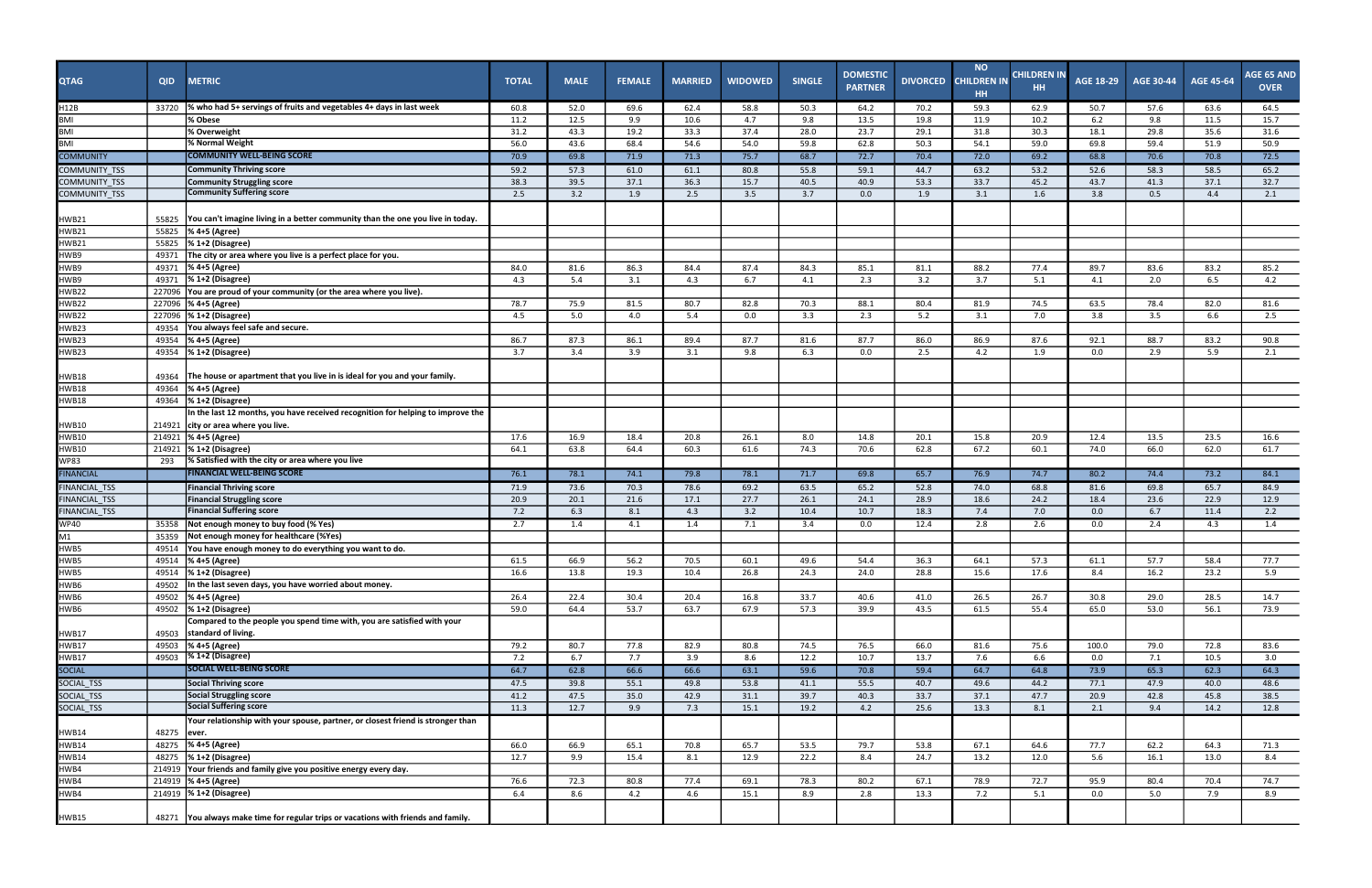| <b>QTAG</b>                            | <b>QID</b> | <b>METRIC</b>                                                               | <b>TOTAL</b> | <b>MALE</b> | <b>FEMALE</b> | <b>MARRIED</b> | <b>WIDOWED</b> | <b>SINGLE</b> | <b>DOMESTIC</b><br><b>PARTNER</b> | <b>DIVORCED</b> | <b>NO</b><br><b>CHILDREN IN</b><br>HH. | <b>CHILDREN IN</b><br>HH. | AGE 18-29 | <b>AGE 30-44</b> | <b>AGE 45-64</b> | <b>AGE 65 AND</b><br><b>OVER</b> |
|----------------------------------------|------------|-----------------------------------------------------------------------------|--------------|-------------|---------------|----------------|----------------|---------------|-----------------------------------|-----------------|----------------------------------------|---------------------------|-----------|------------------|------------------|----------------------------------|
| <b>HWB15</b>                           | 48271      | % 4+5 (Agree)                                                               | 55.3         | 54.0        | 56.5          | 58.8           | 44.6           | 45.6          | 58.5                              | 57.4            | 53.3                                   | 58.7                      | 69.8      | 55.4             | 54.7             | 50.0                             |
| <b>HWB15</b>                           | 48271      | $\frac{1}{6}$ 1+2 (Disagree)                                                | 25.9         | 26.3        | 25.5          | 23.2           | 36.4           | 35.0          | 14.9                              | 29.2            | 27.2                                   | 24.2                      | 18.8      | 24.6             | 25.6             | 33.1                             |
| HWB3                                   | 56063      | Someone in your life always encourages you to be healthy.                   |              |             |               |                |                |               |                                   |                 |                                        |                           |           |                  |                  |                                  |
| HWB3                                   | 56063      | % 4+5 (Agree)                                                               | 72.9         | 72.4        | 73.4          | 76.3           | 71.6           | 68.0          | 76.1                              | 57.5            | 72.7                                   | 74.4                      | 85.4      | 77.0             | 64.8             | 76.9                             |
| HWB3                                   | 56063      | $\sqrt{81+2}$ (Disagree)                                                    | 6.2          | 4.5         | 7.8           | 3.7            | 13.6           | 10.0          | 0.0                               | 17.1            | 7.7                                    | 3.7                       | 0.0       | 4.3              | 8.1              | 8.4                              |
| <b>PURPOSE</b>                         |            | <b>PURPOSE WELL-BEING SCORE</b>                                             | 61.0         | 61.0        | 61.1          | 62.0           | 59.4           | 59.6          | 60.3                              | 58.8            | 61.5                                   | 60.1                      | 68.7      | 60.7             | 58.8             | 62.8                             |
| PURPOSE_TSS                            |            | <b>Purpose Thriving score</b>                                               | 36.6         | 34.8        | 38.3          | 37.4           | 30.1           | 40.2          | 36.1                              | 25.8            | 41.5                                   | 28.6                      | 66.6      | 33.7             | 29.3             | 44.1                             |
| PURPOSE_TSS                            |            | <b>Purpose Struggling score</b>                                             | 54.1         | 57.5        | 50.8          | 55.3           | 61.3           | 46.7          | 53.4                              | 61.9            | 48.3                                   | 63.4                      | 29.7      | 57.4             | 59.6             | 47.5                             |
| PURPOSE_TSS                            |            | <b>Purpose Suffering score</b>                                              | 9.3          | 7.7         | 10.9          | 7.3            | 8.6            | 13.1          | 10.4                              | 12.4            | 10.2                                   | 7.9                       | 3.7       | 8.9              | 11.1             | 8.4                              |
| <b>HWB19</b>                           | 55827      | There is a leader in your life who makes you enthusiastic about the future. |              |             |               |                |                |               |                                   |                 |                                        |                           |           |                  |                  |                                  |
| HWB19                                  | 55827      | % 4+5 (Agree)                                                               | 52.6         | 34.0        | 71.0          | 51.0           | 61.6           | 49.9          | 69.8                              | 56.8            | 53.8                                   | 51.2                      | 64.2      | 56.0             | 47.2             | 53.5                             |
| HWB19                                  | 55827      | $\frac{1}{6}$ 1+2 (Disagree)                                                | 31.8         | 40.9        | 22.7          | 32.2           | 24.9           | 33.3          | 27.7                              | 32.5            | 30.5                                   | 33.9                      | 35.8      | 28.7             | 36.8             | 25.0                             |
| HWB1                                   | 214917     | You like what you do every day.                                             |              |             |               |                |                |               |                                   |                 |                                        |                           |           |                  |                  |                                  |
| HWB1                                   |            | 214917  % 4+5 (Agree)                                                       | 65.2         | 66.6        | 63.9          | 70.5           | 63.6           | 58.5          | 48.3                              | 62.5            | 66.5                                   | 63.7                      | 72.1      | 58.3             | 67.3             | 71.7                             |
| HWB1                                   |            | 214917  % 1+2 (Disagree)                                                    | 6.4          | 5.6         | 7.2           | 4.2            | 14.3           | 9.8           | 9.5                               | 7.1             | 7.8                                    | 4.0                       | 4.7       | 7.2              | 6.1              | 5.7                              |
| HWB20                                  | 48083      | In the past 12 months, you have reached most of your goals.                 |              |             |               |                |                |               |                                   |                 |                                        |                           |           |                  |                  |                                  |
| HWB20                                  | 48083      | % 4+5 (Agree)                                                               | 46.8         | 53.2        | 40.6          | 48.5           | 48.4           | 51.3          | 37.7                              | 35.0            | 50.2                                   | 40.7                      | 74.2      | 46.1             | 39.1             | 53.5                             |
| HWB20                                  | 48083      | $\frac{1}{6}$ 1+2 (Disagree)                                                | 18.1         | 17.3        | 19.0          | 18.4           | 17.4           | 16.8          | 11.8                              | 24.4            | 15.1                                   | 23.7                      | 3.7       | 16.1             | 26.1             | 12.0                             |
| <b>HWB11</b>                           |            | 220890 You get to use your strengths to do what you do best every day.      |              |             |               |                |                |               |                                   |                 |                                        |                           |           |                  |                  |                                  |
| <b>HWB11</b>                           |            | 220890  % 4+5 (Agree)                                                       | 82.3         | 83.1        | 81.4          | 85.7           | 66.6           | 75.2          | 89.4                              | 76.8            | 80.8                                   | 85.4                      | 90.7      | 85.7             | 81.1             | 75.7                             |
| <b>HWB11</b>                           |            | 220890  % 1+2 (Disagree)                                                    | 5.8          | 4.0         | 7.6           | 4.0            | 19.4           | 8.8           | 4.0                               | 7.1             | 7.9                                    | 2.2                       | 0.0       | 3.3              | 7.6              | 9.5                              |
| HWB2                                   | 47775      | You learn or do something interesting every day.                            |              |             |               |                |                |               |                                   |                 |                                        |                           |           |                  |                  |                                  |
| HWB2                                   | 47775      | % 4+5 (Agree)                                                               | 60.1         | 60.1        | 60.2          | 61.1           | 64.2           | 57.3          | 58.0                              | 66.4            | 61.2                                   | 58.0                      | 80.7      | 55.7             | 60.6             | 60.9                             |
| HWB2                                   | 47775      | $\frac{1}{6}$ 1+2 (Disagree)                                                | 10.8         | 10.0        | 11.5          | 8.8            | 7.9            | 16.3          | 10.8                              | 11.6            | 11.0                                   | 10.8                      | 8.4       | 12.2             | 11.6             | 7.3                              |
| $\overline{H7}$                        | 33705      | Have you visited a dentist in the last 12 months? (% Yes)                   | 82.2         | 80.0        | 84.3          | 89.0           | 75.5           | 64.5          | 87.0                              | 79.6            | 79.6                                   | 86.5                      | 55.7      | 82.8             | 85.6             | 87.8                             |
| H <sub>14</sub>                        | 33722      | Do you have health insurance coverage?                                      |              |             |               |                |                |               |                                   |                 |                                        |                           |           |                  |                  |                                  |
| H14                                    | 33722      | % 1 (Yes)                                                                   | 96.0         | 96.2        | 95.8          | 98.0           | 98.8           | 90.2          | 97.3                              | 96.7            | 95.4                                   | 97.0                      | 98.5      | 93.3             | 97.1             | 98.7                             |
| H14                                    | 33722      | % 2 (No)                                                                    | 4.0          | 3.7         | 4.2           | 2.0            | 1.2            | 9.8           | 2.7                               | 3.2             | 4.6                                    | 2.9                       | 1.5       | 6.7              | 2.9              | 1.3                              |
| $H13$<br>$H4_1A$<br>$H4_1B$<br>$H4_1D$ | 35808      | Do you have a personal doctor? (% Yes)                                      | 83.8         | 83.2        | 84.5          | 86.4           | 90.9           | 73.7          | 83.9                              | 89.1            | 86.6                                   | 79.8                      | 79.2      | 79.0             | 84.5             | 94.5                             |
|                                        | 214896     | % with high blood pressure (current via full base)                          | 12.5         | 17.4        | 7.8           | 15.0           | 44.8           | 4.0           | 5.5                               | 11.4            | 17.4                                   | 4.0                       | $-2.2$    | 0.9              | 13.2             | 40.8                             |
|                                        | 214900     | % with high cholesterol (current via full base)                             | 12.6         | 16.4        | 8.7           | 15.2           | 25.7           | 2.3           | 13.4                              | 12.8            | 15.2                                   | 8.1                       | $-1.8$    | 1.8              | 18.6             | 28.4                             |
|                                        | 214898     | % with depression (current via full base)                                   | 7.3          | 3.3         | 11.3          | 5.4            | 8.6            | 5.8           | 28.2                              | 6.8             | 7.7                                    | 6.8                       | 8.4       | 6.9              | 9.5              | 3.1                              |
| $H4$ <sub>_1G</sub>                    |            | 214897  % with cancer (current via full base)                               | 2.6          | 3.0         | 2.2           | 1.9            | 4.3            | 1.3           | 11.1                              | 2.9             | 3.2                                    | 1.4                       | 0.0       | 0.9              | 3.7              | 5.0                              |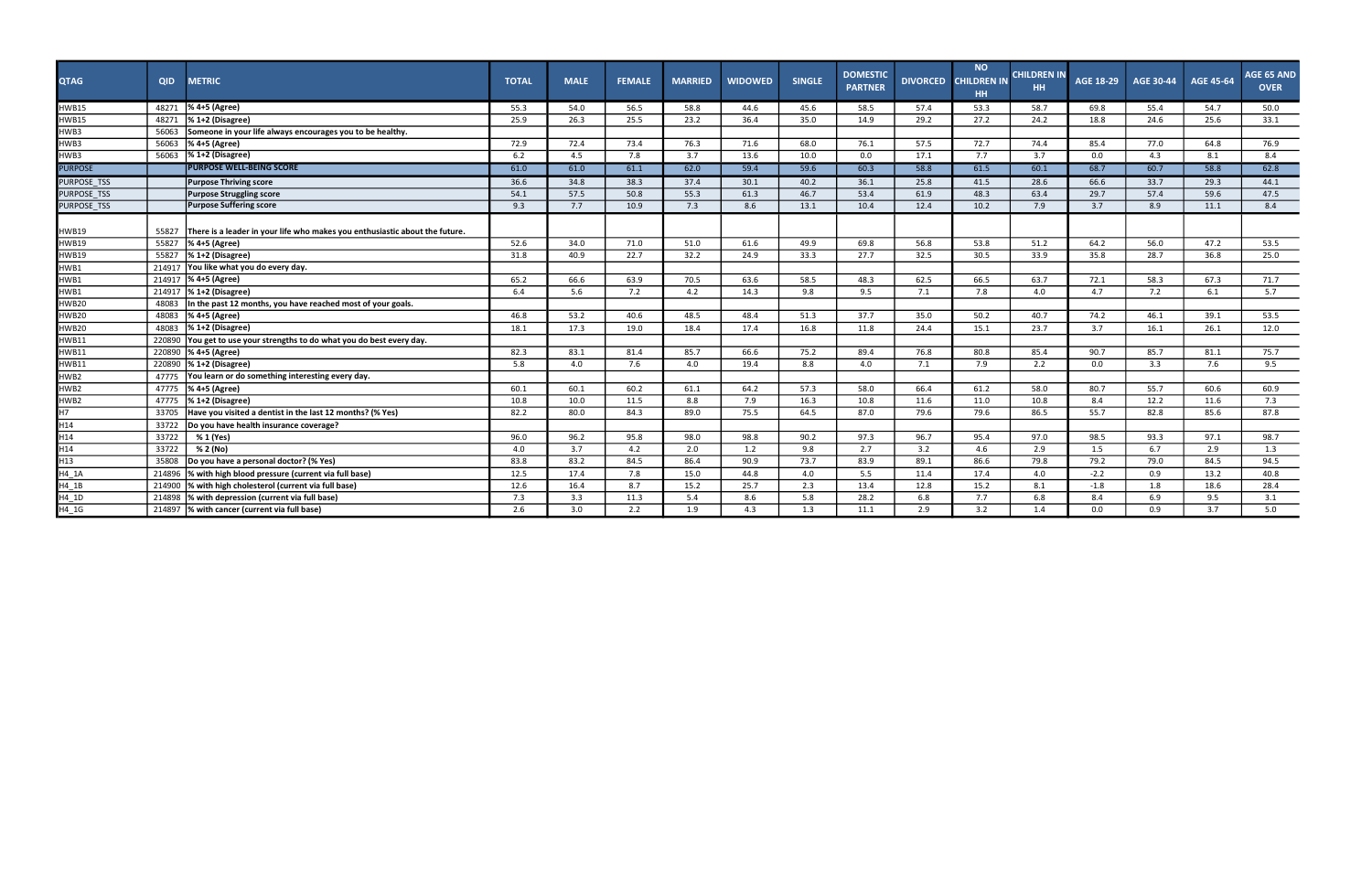AND OVER I  $\overline{\phantom{0}}$  $\overline{1}$  $\overline{\phantom{0}}$  $\overline{\phantom{0}}$  $\equiv$  $\overline{\phantom{0}}$  $\frac{1}{1}$  $\overline{\phantom{0}}$  $\overline{\phantom{0}}$  $\overline{\phantom{0}}$  $\overline{\phantom{0}}$  $\overline{\phantom{0}}$  $\overline{\phantom{0}}$  $\overline{\phantom{0}}$ —  $\overline{\phantom{0}}$  $\overline{\phantom{0}}$ - $\overline{\phantom{0}}$  $\overline{\phantom{0}}$  $\overline{\phantom{0}}$  $\overline{\phantom{0}}$  $\overline{\phantom{0}}$  $\overline{\phantom{0}}$  $\overline{\phantom{0}}$  $\overline{\phantom{0}}$  $\equiv$  $\overline{\phantom{0}}$  $\equiv$  $\overline{\phantom{0}}$  $\overline{\phantom{0}}$  $\overline{\phantom{0}}$  $\overline{\phantom{0}}$  $\overline{\phantom{0}}$  $\equiv$  $\frac{1}{1}$ 

|                    |               |                                                                                                        |              |              |              |                 | <b>INCOME</b>            | <b>INCOME</b>         | <b>INCOME</b>         | <b>INCOME</b>         | <b>INCOME</b>                |
|--------------------|---------------|--------------------------------------------------------------------------------------------------------|--------------|--------------|--------------|-----------------|--------------------------|-----------------------|-----------------------|-----------------------|------------------------------|
| <b>QTAG</b>        | <b>QID</b>    | <b>METRIC</b>                                                                                          | <b>WHITE</b> | <b>BLACK</b> | <b>ASIAN</b> | <b>HISPANIC</b> | <b>UNDER</b><br>\$24,000 | \$24,000-<br>\$47,999 | \$48,000-<br>\$89,999 | \$90000-<br>\$120,000 | \$120,000<br><b>AND OVER</b> |
|                    |               | <b>[COUNT (Unweighted)</b>                                                                             | 378          | 12           | 54           | 41              | 20                       | 34                    | 78                    | 62                    | 285                          |
| WELL BEING INDEX   |               | <b>IWELL-BEING 5 / WELL-BEING INDEX COMPOSITE</b>                                                      | 68.3         | 70.3         | 67.5         | 69.0            | 55.7                     | 59.9                  | 64.7                  | 69.3                  | 70.0                         |
| <b>WP16</b>        | 232           | Step of the ladder you personally feel you stand at this time?                                         | 7.7          | 7.9          | 7.5          | 7.8             | 6.6                      | 6.8                   | 7.2                   | 7.5                   | 7.9                          |
| <b>WP18</b>        | 234           | Step you think you will stand about five years from now?                                               | 8.6          | 8.8          | 8.4          | 9.0             | 8.1                      | 7.1                   | 8.4                   | 8.6                   | 8.7                          |
| LIFE_EVALUATION    |               | Life Evaluation Thriving score                                                                         | 76.0         | 90.2         | 75.8         | 88.2            | 44.9                     | 48.9                  | 68.2                  | 71.7                  | 83.3                         |
| LIFE_EVALUATION    |               | Life Evaluation Struggling score                                                                       | 23.5         | 7.8          | 23.2         | 11.8            | 55.1                     | 43.1                  | 30.9                  | 28.3                  | 16.7                         |
| LIFE_EVALUATION    |               | Life Evaluation Suffering score                                                                        | 0.6          | 2.0          | 1.0          | 0.0             | 0.0                      | 7.9                   | 1.0                   | 0.0                   | 0.0                          |
| <b>WP63</b>        | 35364         | % smiled or laughed a lot                                                                              |              |              |              |                 |                          |                       |                       |                       |                              |
| <b>WP67</b>        | 35366         | % experienced enjoyment                                                                                | 83.5         | 90.2         | 79.2         | 83.5            | 89.0                     | 88.7                  | 85.0                  | 82.6                  | 82.7                         |
| <b>WP69</b>        | 35368         | % with worry                                                                                           | 32.5         | 20.6         | 45.4         | 36.0            | 63.9                     | 50.3                  | 37.6                  | 39.1                  | 31.5                         |
| <b>WP70</b>        | 35369         | % with sadness                                                                                         |              |              |              |                 |                          |                       |                       |                       |                              |
| WP71               | 35370         | % with stress                                                                                          | 45.9         | 57.9         | 52.2         | 64.7            | 63.3                     | 51.3                  | 47.2                  | 49.8                  | 49.7                         |
| WP6878             | 35372         | % experienced happiness                                                                                |              |              |              |                 |                          |                       |                       |                       |                              |
| <b>PHYSICAL</b>    |               | PHYSICAL WELL-BEING SCORE                                                                              | 69.1         | 64.8         | 70.3         | 69.1            | 56.7                     | 61.3                  | 67.3                  | 71.7                  | 70.4                         |
| PHYSICAL_TSS       |               | <b>Physical Thriving score</b>                                                                         | 56.4         | 27.4         | 63.0         | 59.6            | 5.4                      | 40.1                  | 56.5                  | 59.7                  | 60.6                         |
| PHYSICAL_TSS       |               | Physical Struggling score                                                                              | 40.4         | 70.6         | 37.0         | 40.4            | 81.5                     | 49.2                  | 35.6                  | 40.3                  | 38.5                         |
| PHYSICAL_TSS       |               | <b>Physical Suffering score</b>                                                                        | 3.3          | 2.0          | 0.0          | 0.0             | 13.0                     | 10.7                  | 7.9                   | 0.0                   | 0.9                          |
|                    |               | How often do you use drugs or medication (including prescription drugs) which                          |              |              |              |                 |                          |                       |                       |                       |                              |
| H46                | 220892        | affect your mood or help you relax?                                                                    |              |              |              |                 |                          |                       |                       |                       |                              |
| H46                | 220892        | % Almost Every Day                                                                                     |              |              |              |                 |                          |                       |                       |                       |                              |
| H46                | 220892        | % Never                                                                                                |              |              |              |                 |                          |                       |                       |                       |                              |
| <b>WP68</b>        | 35367         | % with physical pain                                                                                   | 16.8         | 21.0         | 4.5          | 18.4            | 51.6                     | 34.1                  | 22.1                  | 17.4                  | 11.7                         |
| $\overline{H}$     | 33691         | % with 2+ days of poor health keeping you from usual activities                                        | 20.2         | 21.6         | 18.0         | 23.5            | 47.5                     | 25.9                  | 34.9                  | 16.8                  | 16.2                         |
| H <sub>4</sub> A   | 33692         | % with high blood pressure (lifetime)                                                                  | 23.6         | 40.0         | 19.7         | 16.4            | 31.4                     | 36.7                  | 27.6                  | 12.3                  | 21.8                         |
| H4B                | 33693         | % with high cholesterol (lifetime)                                                                     | 28.3         | 16.8         | 24.9         | 21.6            | 42.0                     | 41.5                  | 30.9                  | 20.9                  | 24.4                         |
| H4C                | 33694         | % with diabetes (lifetime)                                                                             | 3.6          | 0.0          | 3.4          | 13.7            | 14.5                     | 4.2                   | 8.6                   | 3.3                   | 3.5                          |
| H <sub>4D</sub>    | 33695         | % with depression (lifetime)                                                                           | 15.0         | 35.2         | 10.5         | 19.6            | 39.0                     | 28.4                  | 17.6                  | 10.8                  | 14.2                         |
| H4E                | 33696         | % with heart attack (lifetime)                                                                         | 2.7          | 0.0          | 0.0          | 0.0             | 6.7                      | 5.4                   | 0.6                   | 2.0                   | 1.9                          |
| H4F                | 33697         | % with asthma (lifetime)                                                                               |              |              |              |                 |                          |                       |                       |                       |                              |
| H4G                | 33698         | % with cancer (lifetime)                                                                               | 10.7         | 4.4          | 7.8          | 0.7             | 2.9                      | 16.2                  | 17.2                  | 4.7                   | 7.3                          |
| EXER1              | 227089        | Healthcare provider limits abiltiy to exercise (% yes)                                                 |              |              |              |                 |                          |                       |                       |                       |                              |
| H45                | 220891        | Little interest or pleasure in doing things                                                            |              |              |              |                 |                          |                       |                       |                       |                              |
| $\overline{H45}$   | 220891        | % 1 (Not at all)                                                                                       | 61.2         | 50.7         | 47.8         | 58.1            | 12.3                     | 45.4                  | 50.6                  | 63.4                  | 63.5                         |
| H45                | 220891        | % 4 (Nearly every day)                                                                                 | 5.1          | 0.0          | 4.8          | 4.9             | 17.5                     | 9.6                   | 5.4                   | 1.8                   | 4.0                          |
| HWB8               | 47674         | Your physical health is near-perfect                                                                   |              |              |              |                 |                          |                       |                       |                       |                              |
| HWB8               | 47674         | % 4+5 (Agree)                                                                                          | 52.8         | 51.0         | 57.3         | 44.7            | 25.8                     | 17.2                  | 47.8                  | 59.5                  | 56.8                         |
| HWB8<br>HWB7       | 47674         | $\frac{1}{2}$ (Disagree)                                                                               | 20.3         | 9.3          | 10.5         | 27.1            | 41.4                     | 38.6                  | 29.0                  | 16.1                  | 14.9                         |
| HWB7               |               | 214920 In the last seven days, you have felt active and productive every day.<br>214920  % 4+5 (Agree) | 58.1         | 30.2         | 61.4         | 74.0            | 47.2                     | 48.4                  | 63.9                  | 62.9                  | 59.5                         |
| HWB7               |               | 214920 % 1+2 (Disagree)                                                                                | 11.5         | 9.3          | 11.4         | 10.9            | 17.2                     | 17.4                  | 16.4                  | 6.4                   | 10.0                         |
| <b>HWB13</b>       | 55826         | A doctor would say that you do a great job of managing your health.                                    |              |              |              |                 |                          |                       |                       |                       |                              |
| <b>HWB13</b>       |               | 55826  % 4+5 (Agree)                                                                                   |              |              |              |                 |                          |                       |                       |                       |                              |
| HWB13              |               | 55826   % 1+2 (Disagree)                                                                               |              |              |              |                 |                          |                       |                       |                       |                              |
| <b>HWB16</b>       | 47615         | You always feel good about your physical appearance.                                                   |              |              |              |                 |                          |                       |                       |                       |                              |
| <b>HWB16</b>       |               | 47615  % 4+5 (Agree)                                                                                   |              |              |              |                 |                          |                       |                       |                       |                              |
| <b>HWB16</b>       |               | 47615 % 1+2 (Disagree)                                                                                 |              |              |              |                 |                          |                       |                       |                       |                              |
| ALCO1              |               | 227090 How many alcoholic drinks do you have in a typical week?                                        |              |              |              |                 |                          |                       |                       |                       |                              |
| ALCO1              |               | 227090 Mean (code 15: use 20 as top value)                                                             |              |              |              |                 |                          |                       |                       |                       |                              |
| ALCO1              |               | 227090  % None                                                                                         |              |              |              |                 |                          |                       |                       |                       |                              |
| ALCO1              | 227090 %1-6   |                                                                                                        |              |              |              |                 |                          |                       |                       |                       |                              |
| ALCO1              | 227090 %7+    |                                                                                                        |              |              |              |                 |                          |                       |                       |                       |                              |
| $\overline{H11}$   | 33717         | Do you smoke? (% Yes)                                                                                  | 0.0          | 0.0          | 0.1          | 0.2             | 0.2                      | 0.1                   | 0.1                   | 0.0                   | 0.1                          |
|                    |               | What type of tobacco product/s do you use?                                                             |              |              |              |                 |                          |                       |                       |                       |                              |
| TOB <sub>1</sub> A |               | 227083 $\%$ Cigarettes                                                                                 |              |              |              |                 |                          |                       |                       |                       |                              |
| TOB <sub>1</sub> B |               | 227085  % Cigars                                                                                       |              |              |              |                 |                          |                       |                       |                       |                              |
| TOB <sub>1C</sub>  | 227084 % Pipe |                                                                                                        |              |              |              |                 |                          |                       |                       |                       |                              |
| TOB <sub>1D</sub>  |               | 227086  % Smokeless Tobacco                                                                            |              |              |              |                 |                          |                       |                       |                       |                              |
| M16                | 34011         | % who ate healthy all day                                                                              | 67.0         | 51.0         | 67.3         | 65.3            | 43.8                     | 73.1                  | 68.7                  | 71.5                  | 66.0                         |
| H12A               |               | 33718  % who exercised for 30+ minutes 3+ days in last week                                            | 72.1         | 52.9         | 71.8         | 81.1            | 56.3                     | 74.9                  | 72.2                  | 83.8                  | 71.7                         |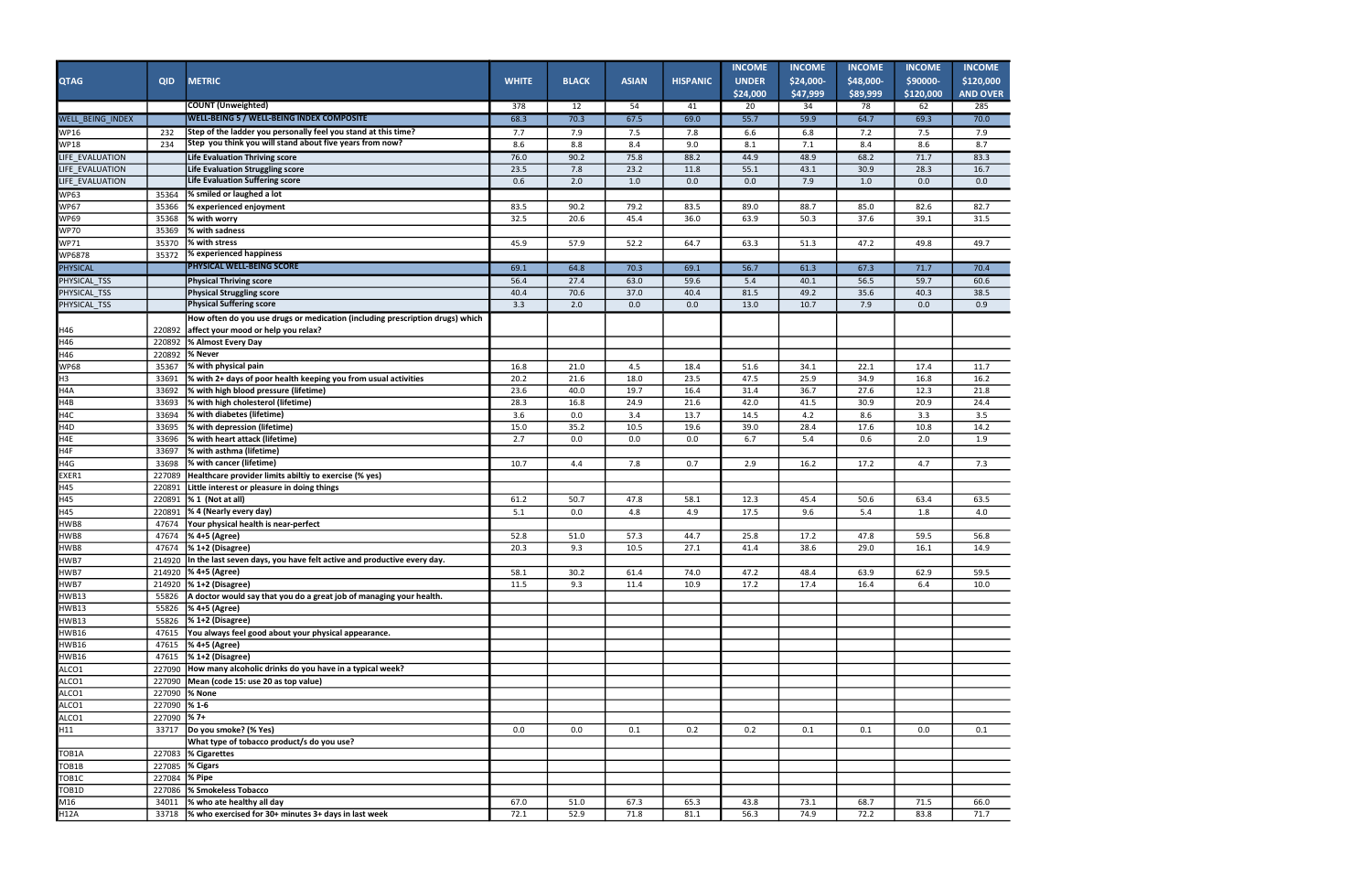AND OVER  $\equiv$  $\overline{\phantom{0}}$  $\frac{1}{1}$  $\frac{1}{1}$  $\equiv$  $\frac{1}{1}$  $\overline{\phantom{0}}$  $\equiv$  $\equiv$  $\overline{\phantom{0}}$  $\equiv$  $\equiv$  $\frac{1}{1}$  $\frac{1}{1}$  $\overline{\phantom{0}}$ 

| <b>QTAG</b>          | <b>QID</b>      | <b>METRIC</b>                                                                                  | <b>WHITE</b> | <b>BLACK</b> | <b>ASIAN</b> | <b>HISPANIC</b> | <b>INCOME</b><br><b>UNDER</b><br>\$24,000 | <b>INCOME</b><br>\$24,000-<br>\$47,999 | <b>INCOME</b><br>\$48,000-<br>\$89,999 | <b>INCOME</b><br>\$90000-<br>\$120,000 | <b>INCOME</b><br>\$120,000<br><b>AND OVER</b> |
|----------------------|-----------------|------------------------------------------------------------------------------------------------|--------------|--------------|--------------|-----------------|-------------------------------------------|----------------------------------------|----------------------------------------|----------------------------------------|-----------------------------------------------|
| H12B                 | 33720           | % who had 5+ servings of fruits and vegetables 4+ days in last week                            | 59.9         | 69.4         | 51.8         | 68.8            | 50.1                                      | 53.1                                   | 68.8                                   | 54.4                                   | 60.2                                          |
| <b>BMI</b>           |                 | % Obese                                                                                        | 9.9          | 20.5         | 6.5          | 23.9            | 15.1                                      | 17.5                                   | 13.8                                   | 7.3                                    | 10.8                                          |
| <b>BMI</b>           |                 | % Overweight                                                                                   | 33.2         | 32.7         | 19.1         | 34.6            | 31.4                                      | 35.9                                   | 29.3                                   | 24.9                                   | 32.0                                          |
| <b>BMI</b>           |                 | % Normal Weight                                                                                | 55.1         | 42.8         | 74.4         | 41.5            | 53.5                                      | 46.6                                   | 55.3                                   | 66.0                                   | 55.4                                          |
| <b>COMMUNITY</b>     |                 | <b>COMMUNITY WELL-BEING SCORE</b>                                                              | 71.2         | 72.7         | 67.6         | 73.0            | 72.4                                      | 73.4                                   | 70.3                                   | 69.5                                   | 71.1                                          |
| COMMUNITY_TSS        |                 | <b>Community Thriving score</b>                                                                | 60.2         | 72.1         | 47.3         | 63.0            | 59.0                                      | 77.7                                   | 57.5                                   | 47.1                                   | 60.4                                          |
| COMMUNITY_TSS        |                 | <b>Community Struggling score</b>                                                              | 36.6         | 20.1         | 52.7         | 37.0            | 41.0                                      | 19.8                                   | 40.5                                   | 50.2                                   | 37.0                                          |
| COMMUNITY_TSS        |                 | <b>Community Suffering score</b>                                                               | 3.1          | 7.8          | 0.0          | 0.0             | 0.0                                       | 2.5                                    | 2.1                                    | 2.6                                    | 2.5                                           |
| HWB21                | 55825           | You can't imagine living in a better community than the one you live in today.                 |              |              |              |                 |                                           |                                        |                                        |                                        |                                               |
| HWB21                | 55825           | % 4+5 (Agree)                                                                                  |              |              |              |                 |                                           |                                        |                                        |                                        |                                               |
| <b>HWB21</b>         | 55825           | $\frac{1}{6}$ 1+2 (Disagree)                                                                   |              |              |              |                 |                                           |                                        |                                        |                                        |                                               |
| HWB9                 | 49371           | The city or area where you live is a perfect place for you.                                    |              |              |              |                 |                                           |                                        |                                        |                                        |                                               |
| HWB9                 | 49371           | % 4+5 (Agree)                                                                                  | 83.2         | 78.6         | 86.7         | 92.7            | 90.5                                      | 85.9                                   | 85.9                                   | 96.4                                   | 82.7                                          |
| HWB9<br>HWB22        | 49371           | $\frac{1}{6}$ 1+2 (Disagree)                                                                   | 4.0          | 7.8          | 6.0          | 3.6             | 0.0                                       | 6.9                                    | 7.5                                    | 0.0                                    | 3.8                                           |
|                      |                 | 227096 You are proud of your community (or the area where you live).                           |              |              |              |                 |                                           |                                        |                                        |                                        |                                               |
| HWB22<br>HWB22       | 227096          | % 4+5 (Agree)                                                                                  | 80.9<br>4.7  | 80.7         | 73.5<br>7.6  | 78.5            | 100.0<br>0.0                              | 91.9                                   | 72.3                                   | 77.6                                   | 79.2<br>6.2                                   |
| HWB <sub>23</sub>    | 227096<br>49354 | % 1+2 (Disagree)<br>You always feel safe and secure.                                           |              | 5.8          |              | 0.0             |                                           | 0.0                                    | 1.6                                    | 0.0                                    |                                               |
| HWB23                | 49354           | % 4+5 (Agree)                                                                                  | 88.5         | 92.2         | 79.8         | 87.3            | 96.3                                      | 95.3                                   | 86.1                                   | 84.3                                   | 87.6                                          |
| HWB23                | 49354           | % 1+2 (Disagree)                                                                               | 3.4          | 0.0          | 5.6          | 1.7             | 0.0                                       | 2.5                                    | 4.8                                    | 5.5                                    | 3.6                                           |
| HWB18                | 49364           | The house or apartment that you live in is ideal for you and your family.                      |              |              |              |                 |                                           |                                        |                                        |                                        |                                               |
| HWB18                | 49364           | % 4+5 (Agree)                                                                                  |              |              |              |                 |                                           |                                        |                                        |                                        |                                               |
| HWB18                | 49364           | $\frac{1}{6}$ 1+2 (Disagree)                                                                   |              |              |              |                 |                                           |                                        |                                        |                                        |                                               |
|                      |                 | In the last 12 months, you have received recognition for helping to improve the                |              |              |              |                 |                                           |                                        |                                        |                                        |                                               |
| HWB10                | 214921          | city or area where you live.                                                                   |              |              |              |                 |                                           |                                        |                                        |                                        |                                               |
| <b>HWB10</b>         | 214921          | % 4+5 (Agree)                                                                                  | 17.1         | 12.2         | 12.7         | 27.9            | 5.6                                       | 19.7                                   | 4.3                                    | 16.2                                   | 21.1                                          |
| HWB10                |                 | 214921  % 1+2 (Disagree)                                                                       | 63.9         | 73.9         | 67.6         | 65.5            | 69.3                                      | 71.1                                   | 87.8                                   | 60.1                                   | 59.6                                          |
| <b>WP83</b>          | 293             | % Satisfied with the city or area where you live                                               |              |              |              |                 |                                           |                                        |                                        |                                        |                                               |
| <b>FINANCIAL</b>     |                 | <b>FINANCIAL WELL-BEING SCORE</b>                                                              | 76.1         | 83.1         | 76.0         | 75.9            | 40.4                                      | 65.0                                   | 68.8                                   | 74.5                                   | 79.9                                          |
| FINANCIAL_TSS        |                 | <b>Financial Thriving score</b>                                                                | 72.3         | 77.6         | 73.8         | 68.0            | 14.9                                      | 48.0                                   | 58.7                                   | 61.6                                   | 79.4                                          |
| FINANCIAL_TSS        |                 | <b>Financial Struggling score</b>                                                              | 19.3         | 22.4         | 21.3         | 28.6            | 27.8                                      | 42.9                                   | 25.0                                   | 30.3                                   | 17.4                                          |
| FINANCIAL_TSS        |                 | <b>Financial Suffering score</b>                                                               | 8.5          | 0.0          | 4.9          | 3.3             | 57.2                                      | 9.1                                    | 16.3                                   | 8.1                                    | 3.1                                           |
| <b>WP40</b>          | 35358           | Not enough money to buy food (% Yes)                                                           | 3.4          | 0.0          | 0.0          | 1.7             | 47.3                                      | 6.8                                    | 5.6                                    | 0.9                                    | 0.5                                           |
| M1                   | 35359           | Not enough money for healthcare (%Yes)                                                         |              |              |              |                 |                                           |                                        |                                        |                                        |                                               |
| HWB5                 | 49514           | You have enough money to do everything you want to do.                                         |              |              |              |                 |                                           |                                        |                                        |                                        |                                               |
| HWB5<br>HWB5         |                 | 49514 % 4+5 (Agree)                                                                            | 61.2         | 64.0         | 65.4         | 59.5            | $8.2\,$                                   | 44.0                                   | 43.3                                   | 55.4                                   | 69.1                                          |
|                      | 49514           | $\frac{1}{6}$ 1+2 (Disagree)                                                                   | 17.8         | 6.5          | 7.9          | 15.7            | 70.1                                      | 45.6                                   | 30.8                                   | 16.0                                   | 10.4                                          |
| HWB6                 | 49502           | In the last seven days, you have worried about money.                                          |              |              |              |                 |                                           |                                        |                                        |                                        |                                               |
| HWB6                 | 49502           | % 4+5 (Agree)                                                                                  | 25.3         | 13.9         | 35.3         | 27.9            | 54.2                                      | 28.5                                   | 38.3                                   | 34.6                                   | 21.3                                          |
| HWB6                 | 49502           | $\frac{1}{2}$ (Disagree)                                                                       | 61.1         | 77.6         | 53.9         | 47.5            | 13.1                                      | 59.5                                   | 43.6                                   | 53.2                                   | 64.2                                          |
| <b>HWB17</b>         | 49503           | Compared to the people you spend time with, you are satisfied with your<br>standard of living. |              |              |              |                 |                                           |                                        |                                        |                                        |                                               |
| HWB17                | 49503           | % 4+5 (Agree)                                                                                  | 80.5         | 87.8         | 76.2         | 79.3            | 33.6                                      | 44.2                                   | 68.7                                   | 79.0                                   | 86.2                                          |
| HWB17                | 49503           | $\frac{1}{2}$ (Disagree)                                                                       | 8.1          | 0.0          | 3.1          | 6.9             | 35.9                                      | 30.8                                   | 10.6                                   | 5.4                                    | 3.5                                           |
| SOCIAL<br>SOCIAL_TSS |                 | <b>SOCIAL WELL-BEING SCORE</b>                                                                 | 64.8         | 74.2         | 62.1         | 65.7            | 53.3                                      | 51.8                                   | 58.7                                   | 67.5                                   | 66.8                                          |
|                      |                 | Social Thriving score                                                                          | 46.8         | 76.2         | 40.1         | 55.7            | 38.1                                      | 36.3                                   | 38.0                                   | 55.7                                   | 49.3                                          |
| SOCIAL_TSS           |                 | Social Struggling score                                                                        | 42.3         | 19.7         | 45.6         | 32.1            | 27.1                                      | 31.7                                   | 41.5                                   | 32.9                                   | 43.4                                          |
| SOCIAL_TSS           |                 | <b>Social Suffering score</b>                                                                  | 10.9         | 4.1          | 14.3         | 12.2            | 34.8                                      | 32.0                                   | 20.5                                   | 11.4                                   | 7.3                                           |
| <b>HWB14</b>         | 48275           | Your relationship with your spouse, partner, or closest friend is stronger than<br>ever.       |              |              |              |                 |                                           |                                        |                                        |                                        |                                               |
| <b>HWB14</b>         | 48275           | % 4+5 (Agree)                                                                                  | 69.4         | 67.1         | 47.9         | 70.9            | 50.2                                      | 50.9                                   | 53.5                                   | 73.8                                   | 69.4                                          |
| HWB14                | 48275           | $\frac{1}{6}$ 1+2 (Disagree)                                                                   | 11.5         | 18.6         | 18.4         | 10.6            | 34.8                                      | 23.7                                   | 21.2                                   | 8.8                                    | 9.9                                           |
| HWB4                 |                 | 214919 Your friends and family give you positive energy every day.                             |              |              |              |                 |                                           |                                        |                                        |                                        |                                               |
| HWB4                 |                 | 214919  % 4+5 (Agree)                                                                          | 76.1         | 95.9         | 73.3         | 77.7            | 93.7                                      | 60.6                                   | 71.7                                   | 80.4                                   | 78.4                                          |
| HWB4                 |                 | 214919   % 1+2 (Disagree)                                                                      | 6.3          | 2.0          | 3.5          | 10.1            | 3.7                                       | 14.2                                   | 12.2                                   | 2.4                                    | 4.9                                           |
| <b>HWB15</b>         |                 | 48271 You always make time for regular trips or vacations with friends and family.             |              |              |              |                 |                                           |                                        |                                        |                                        |                                               |